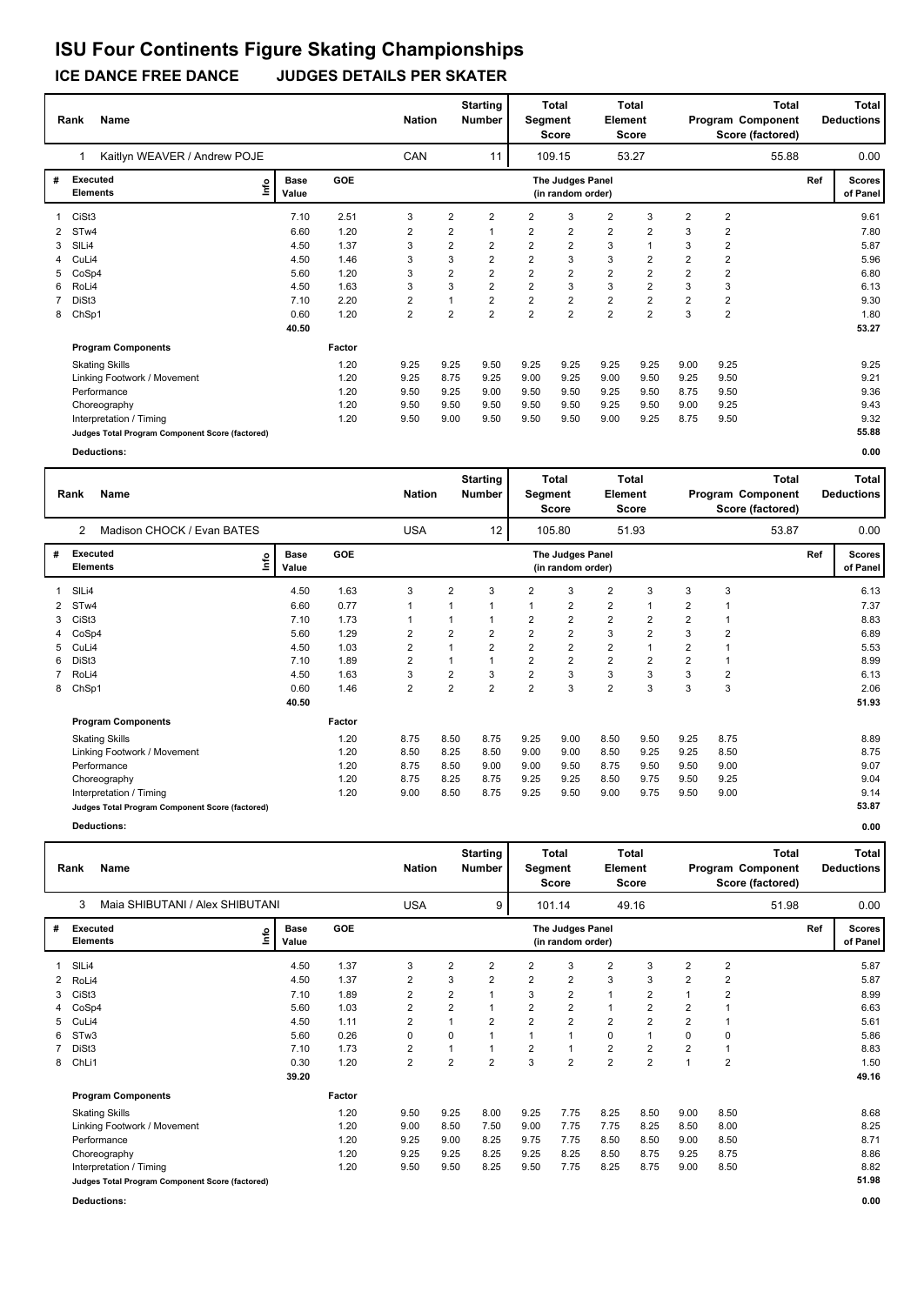### **ICE DANCE FREE DANCE JUDGES DETAILS PER SKATER**

|              | Name<br>Rank                                    |      |                      |        | <b>Nation</b>  |                | <b>Starting</b><br><b>Number</b> | Segment     | <b>Total</b><br><b>Score</b>          | <b>Element</b> | <b>Total</b><br><b>Score</b> |                |                         | <b>Total</b><br>Program Component<br>Score (factored) |     | Total<br><b>Deductions</b> |
|--------------|-------------------------------------------------|------|----------------------|--------|----------------|----------------|----------------------------------|-------------|---------------------------------------|----------------|------------------------------|----------------|-------------------------|-------------------------------------------------------|-----|----------------------------|
|              | Piper GILLES / Paul POIRIER<br>4                |      |                      |        | CAN            |                | 10                               |             | 98.80                                 |                | 48.86                        |                |                         | 49.94                                                 |     | 0.00                       |
| #            | Executed<br><b>Elements</b>                     | lnfo | <b>Base</b><br>Value | GOE    |                |                |                                  |             | The Judges Panel<br>(in random order) |                |                              |                |                         |                                                       | Ref | <b>Scores</b><br>of Panel  |
|              | ST <sub>w</sub> 4                               |      | 6.60                 | 1.20   | $\overline{2}$ | $\overline{2}$ | $\overline{2}$                   | 2           | $\overline{2}$                        | $\overline{2}$ | $\overline{2}$               | $\overline{2}$ | 3                       |                                                       |     | 7.80                       |
| $\mathbf{2}$ | SIL <sub>i4</sub>                               |      | 4.50                 | 1.11   | 2              | 2              | 2                                | 2           | $\overline{1}$                        | $\overline{2}$ | $\overline{2}$               | $\mathbf 1$    | $\overline{2}$          |                                                       |     | 5.61                       |
|              | SeSt2                                           |      | 5.60                 | 1.89   | 2              | 2              | $\overline{2}$                   | 0           | $\overline{2}$                        | $\mathbf{1}$   | $\overline{2}$               |                | $\overline{\mathbf{c}}$ |                                                       |     | 7.49                       |
|              | RoLi4                                           |      | 4.50                 | 1.54   | 3              | 3              | 3                                |             | $\overline{2}$                        | $\overline{2}$ | 3                            | $\overline{2}$ | 3                       |                                                       |     | 6.04                       |
| 5            | CuLi4                                           |      | 4.50                 | 1.11   | $\overline{2}$ | 2              | $\overline{c}$                   | 2           | $\overline{2}$                        | 1              | 2                            |                | $\overline{\mathbf{c}}$ |                                                       |     | 5.61                       |
| 6            | Sp4                                             |      | 5.60                 | 1.11   | $\overline{2}$ | $\overline{2}$ | $\overline{2}$                   |             | $\overline{2}$                        | $\overline{2}$ | $\overline{2}$               |                | $\overline{2}$          |                                                       |     | 6.71                       |
|              | MiSt2                                           |      | 5.60                 | 2.20   | 2              | $\overline{2}$ | $\overline{2}$                   |             | $\overline{2}$                        | $\overline{2}$ | $\overline{2}$               | $\overline{2}$ | $\overline{2}$          |                                                       |     | 7.80                       |
| 8            | ChSp1                                           |      | 0.60                 | 1.20   | $\overline{2}$ | 3              | 3                                | $\mathbf 1$ | $\overline{1}$                        | $\overline{2}$ | $\overline{2}$               | $\overline{2}$ | $\overline{2}$          |                                                       |     | 1.80                       |
|              |                                                 |      | 37.50                |        |                |                |                                  |             |                                       |                |                              |                |                         |                                                       |     | 48.86                      |
|              | <b>Program Components</b>                       |      |                      | Factor |                |                |                                  |             |                                       |                |                              |                |                         |                                                       |     |                            |
|              | <b>Skating Skills</b>                           |      |                      | 1.20   | 8.00           | 8.25           | 8.50                             | 7.75        | 8.75                                  | 8.50           | 7.75                         | 8.00           | 8.25                    |                                                       |     | 8.18                       |
|              | Linking Footwork / Movement                     |      |                      | 1.20   | 7.75           | 8.00           | 8.00                             | 7.50        | 9.00                                  | 8.25           | 7.75                         | 8.00           | 8.25                    |                                                       |     | 8.00                       |
|              | Performance                                     |      |                      | 1.20   | 8.00           | 8.25           | 8.25                             | 8.50        | 9.00                                  | 8.75           | 8.50                         | 8.25           | 8.50                    |                                                       |     | 8.43                       |
|              | Choreography                                    |      |                      | 1.20   | 8.25           | 8.50           | 8.50                             | 8.75        | 8.75                                  | 8.75           | 8.25                         | 8.50           | 8.25                    |                                                       |     | 8.50                       |
|              | Interpretation / Timing                         |      |                      | 1.20   | 8.00           | 8.50           | 8.50                             | 8.75        | 9.00                                  | 8.50           | 8.50                         | 8.25           | 8.50                    |                                                       |     | 8.50                       |
|              | Judges Total Program Component Score (factored) |      |                      |        |                |                |                                  |             |                                       |                |                              |                |                         |                                                       |     | 49.94                      |
|              | <b>Deductions:</b>                              |      |                      |        |                |                |                                  |             |                                       |                |                              |                |                         |                                                       |     | 0.00                       |

|   | <b>Name</b><br>Rank                             |                              | <b>Nation</b> |                | <b>Starting</b><br>Number | Segment        | Total<br><b>Score</b> | Element                               | <b>Total</b><br><b>Score</b> |                         |                | <b>Total</b><br>Program Component<br>Score (factored) |       | <b>Total</b><br><b>Deductions</b> |                           |
|---|-------------------------------------------------|------------------------------|---------------|----------------|---------------------------|----------------|-----------------------|---------------------------------------|------------------------------|-------------------------|----------------|-------------------------------------------------------|-------|-----------------------------------|---------------------------|
|   | 5<br>Kaitlin HAWAYEK / Jean-Luc BAKER           |                              |               | <b>USA</b>     |                           | 5              |                       | 91.67                                 |                              | 46.62                   |                |                                                       | 45.05 |                                   | 0.00                      |
| # | Executed<br><b>Elements</b>                     | <b>Base</b><br>lnfo<br>Value | <b>GOE</b>    |                |                           |                |                       | The Judges Panel<br>(in random order) |                              |                         |                |                                                       |       | Ref                               | <b>Scores</b><br>of Panel |
|   | 1 CuLi4                                         | 4.50                         | 1.29          | 3              | 2                         | $\overline{2}$ | $\overline{2}$        | $\overline{2}$                        | $\overline{2}$               | 2                       | 3              | 2                                                     |       |                                   | 5.79                      |
|   | 2 STw4                                          | 6.60                         | 0.77          | 3              | 1                         | 1              |                       |                                       |                              | 2                       | 2              |                                                       |       |                                   | 7.37                      |
| 3 | CiSt <sub>3</sub>                               | 7.10                         | 1.41          | 2              | $\mathbf{1}$              | $\overline{2}$ |                       |                                       |                              |                         | 2              |                                                       |       |                                   | 8.51                      |
|   | 4 CoSp2                                         | 3.60                         | 0.86          | 2              | $\overline{2}$            | $\overline{2}$ |                       |                                       |                              |                         | 2              |                                                       |       |                                   | 4.46                      |
| 5 | SILi4                                           | 4.50                         | 0.86          | 2              | 1                         | 1              | 2                     | $\overline{2}$                        |                              |                         | 2              |                                                       |       |                                   | 5.36                      |
| 6 | RoLi4                                           | 4.50                         | 1.20          | 3              | $\overline{2}$            | $\overline{2}$ | $\overline{2}$        |                                       | $\overline{2}$               | $\overline{\mathbf{c}}$ | $\overline{2}$ | $\overline{2}$                                        |       |                                   | 5.70                      |
|   | DiSt3                                           | 7.10                         | 1.26          |                | $\overline{\mathbf{c}}$   | $\mathbf{1}$   |                       |                                       |                              | 1                       | 2              |                                                       |       |                                   | 8.36                      |
| 8 | ChLi1                                           | 0.30                         | 0.77          | $\overline{1}$ |                           | 1              | $\overline{2}$        |                                       |                              | $\overline{2}$          |                | $\overline{2}$                                        |       |                                   | 1.07                      |
|   |                                                 | 38.20                        |               |                |                           |                |                       |                                       |                              |                         |                |                                                       |       |                                   | 46.62                     |
|   | <b>Program Components</b>                       |                              | Factor        |                |                           |                |                       |                                       |                              |                         |                |                                                       |       |                                   |                           |
|   | <b>Skating Skills</b>                           |                              | 1.20          | 7.50           | 7.00                      | 7.25           | 7.25                  | 7.50                                  | 7.50                         | 8.00                    | 7.75           | 7.75                                                  |       |                                   | 7.50                      |
|   | Linking Footwork / Movement                     |                              | 1.20          | 7.50           | 6.50                      | 7.25           | 7.50                  | 7.25                                  | 7.00                         | 7.50                    | 7.25           | 7.00                                                  |       |                                   | 7.25                      |
|   | Performance                                     |                              | 1.20          | 7.75           | 7.00                      | 7.75           | 7.50                  | 7.75                                  | 7.50                         | 8.50                    | 7.50           | 7.25                                                  |       |                                   | 7.57                      |
|   | Choreography                                    |                              | 1.20          | 7.50           | 7.25                      | 7.25           | 7.75                  | 7.75                                  | 7.25                         | 7.75                    | 7.75           | 7.50                                                  |       |                                   | 7.54                      |
|   | Interpretation / Timing                         |                              | 1.20          | 7.75           | 7.25                      | 7.50           | 7.50                  | 7.50                                  | 7.75                         | 8.25                    | 7.75           | 8.00                                                  |       |                                   | 7.68                      |
|   | Judges Total Program Component Score (factored) |                              |               |                |                           |                |                       |                                       |                              |                         |                |                                                       |       |                                   | 45.05                     |

**Deductions: 0.00**

|   | <b>Name</b><br>Rank                             |                      |         | <b>Nation</b>           |                | <b>Starting</b><br><b>Number</b> | Segment        | <b>Total</b><br><b>Score</b>          | Element        | <b>Total</b><br><b>Score</b> |                |                | <b>Total</b><br>Program Component<br>Score (factored) |     | Total<br><b>Deductions</b> |
|---|-------------------------------------------------|----------------------|---------|-------------------------|----------------|----------------------------------|----------------|---------------------------------------|----------------|------------------------------|----------------|----------------|-------------------------------------------------------|-----|----------------------------|
|   | Alexandra PAUL / Mitchell ISLAM<br>6            |                      |         | CAN                     |                | 13                               |                | 88.58                                 |                | 44.92                        |                |                | 44.66                                                 |     | $-1.00$                    |
| # | Executed<br>۴ů<br><b>Elements</b>               | <b>Base</b><br>Value | GOE     |                         |                |                                  |                | The Judges Panel<br>(in random order) |                |                              |                |                |                                                       | Ref | <b>Scores</b><br>of Panel  |
|   | CiSt <sub>2</sub>                               | 5.60                 | 1.89    | 2                       |                | $\overline{2}$                   |                | $\overline{2}$                        | $\overline{2}$ |                              | $\overline{2}$ | $\overline{2}$ |                                                       |     | 7.49                       |
|   | CuLi4                                           | 4.50                 | 1.03    | 2                       |                | $\overline{2}$                   | $\overline{2}$ | $\overline{2}$                        | $\overline{2}$ |                              |                | $\overline{2}$ |                                                       |     | 5.53                       |
| 3 | Sp4                                             | 5.60                 | 0.94    | $\overline{\mathbf{c}}$ | $\overline{2}$ | $\overline{2}$                   |                | $\overline{2}$                        | $\overline{2}$ | 1                            | $\mathbf 0$    |                |                                                       |     | 6.54                       |
|   | MiSt3                                           | 7.10                 | 1.26    | $\overline{2}$          |                |                                  |                | $\mathbf{1}$                          | $\overline{2}$ |                              |                |                |                                                       |     | 8.36                       |
| 5 | STw <sub>3</sub>                                | 5.60                 | $-0.36$ | $-2$                    | $-1$           | $\Omega$                         |                | $-1$                                  | $-1$           | $-1$                         | $-1$           | $\mathbf 0$    |                                                       |     | 5.24                       |
| 6 | RoLi4                                           | 4.50                 | 1.20    | $\overline{2}$          | $\overline{2}$ | $\overline{2}$                   | $\overline{2}$ | $\overline{2}$                        | $\overline{2}$ | $\overline{2}$               |                | $\overline{2}$ |                                                       |     | 5.70                       |
| 7 | SIL <sub>i4</sub>                               | 4.50                 | 0.36    | $\overline{\mathbf{c}}$ |                | 1                                |                | $\mathbf{1}$                          | $-1$           | $\overline{1}$               | 0              | $-1$           |                                                       |     | 4.86                       |
| 8 | ChSp1                                           | 0.60                 | 0.60    | 1                       |                | $\overline{2}$                   |                | $\overline{2}$                        | $\overline{1}$ | 1                            | $\mathbf 0$    | $\mathbf 0$    |                                                       |     | 1.20                       |
|   |                                                 | 38.00                |         |                         |                |                                  |                |                                       |                |                              |                |                |                                                       |     | 44.92                      |
|   | <b>Program Components</b>                       |                      | Factor  |                         |                |                                  |                |                                       |                |                              |                |                |                                                       |     |                            |
|   | <b>Skating Skills</b>                           |                      | 1.20    | 7.50                    | 7.75           | 7.50                             | 7.50           | 7.00                                  | 7.25           | 8.25                         | 7.50           | 7.50           |                                                       |     | 7.50                       |
|   | Linking Footwork / Movement                     |                      | 1.20    | 7.00                    | 7.50           | 7.25                             | 7.00           | 7.25                                  | 7.50           | 7.75                         | 7.00           | 7.25           |                                                       |     | 7.25                       |
|   | Performance                                     |                      | 1.20    | 7.25                    | 7.25           | 7.75                             | 7.25           | 7.00                                  | 7.00           | 8.00                         | 7.25           | 7.25           |                                                       |     | 7.29                       |
|   | Choreography                                    |                      | 1.20    | 7.50                    | 8.00           | 8.50                             | 7.50           | 7.50                                  | 7.50           | 7.75                         | 7.50           | 7.25           |                                                       |     | 7.61                       |
|   | Interpretation / Timing                         |                      | 1.20    | 7.50                    | 7.75           | 8.00                             | 7.50           | 7.25                                  | 7.25           | 8.25                         | 7.75           | 7.00           |                                                       |     | 7.57                       |
|   | Judges Total Program Component Score (factored) |                      |         |                         |                |                                  |                |                                       |                |                              |                |                |                                                       |     | 44.66                      |
|   | <b>Deductions:</b>                              | Falls:               | $-1.00$ |                         |                |                                  |                |                                       |                |                              |                |                |                                                       |     | $-1.00$                    |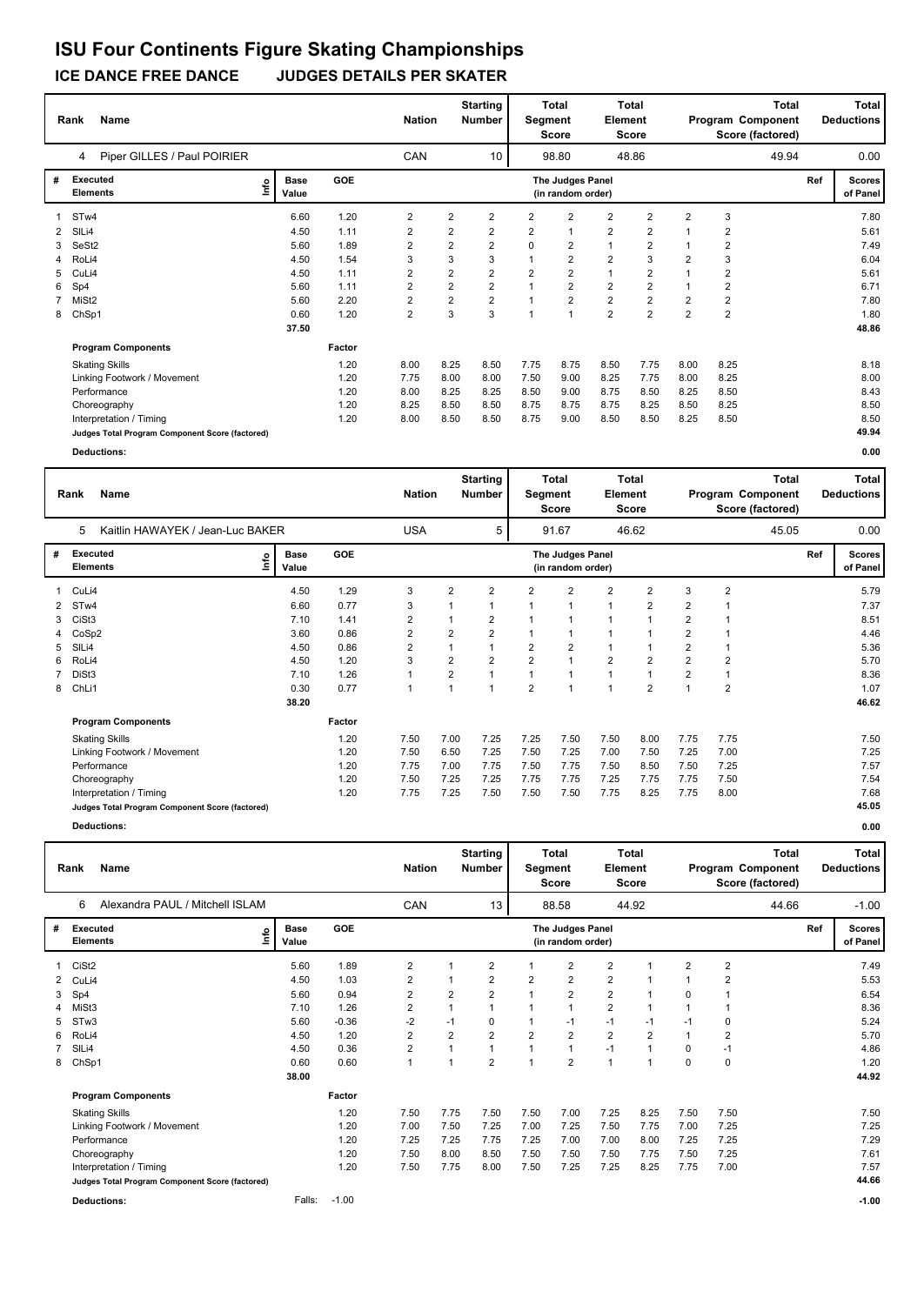### **ICE DANCE FREE DANCE JUDGES DETAILS PER SKATER**

|              | <b>Name</b><br>Rank                             |                              | <b>Nation</b> |            | <b>Starting</b><br><b>Number</b> | Segment                 | <b>Total</b><br><b>Score</b> | <b>Element</b>                        | Total<br>Score |                |                | Total<br>Program Component<br>Score (factored) |       | Total<br><b>Deductions</b> |                           |
|--------------|-------------------------------------------------|------------------------------|---------------|------------|----------------------------------|-------------------------|------------------------------|---------------------------------------|----------------|----------------|----------------|------------------------------------------------|-------|----------------------------|---------------------------|
|              | Shiyue WANG / Xinyu LIU<br>7                    |                              |               | <b>CHN</b> |                                  | 8                       |                              | 82.24                                 |                | 43.84          |                |                                                | 38.40 |                            | 0.00                      |
| #            | <b>Executed</b><br><b>Elements</b>              | <b>Base</b><br>lnfo<br>Value | <b>GOE</b>    |            |                                  |                         |                              | The Judges Panel<br>(in random order) |                |                |                |                                                |       | Ref                        | <b>Scores</b><br>of Panel |
|              | SIL <sub>i4</sub>                               | 4.50                         | 0.94          | 1          |                                  | 2                       | 2                            | $\overline{2}$                        | 1              | 3              | $\overline{2}$ |                                                |       |                            | 5.44                      |
| $\mathbf{2}$ | CoSp4                                           | 5.60                         | 0.77          | 1          |                                  | 2                       | $\mathbf 1$                  | $\overline{2}$                        | $\overline{1}$ | 2              |                |                                                |       |                            | 6.37                      |
| 3            | ST <sub>w</sub> 4                               | 6.60                         | 0.51          | 0          |                                  | $\overline{2}$          |                              |                                       | 1              | $\overline{2}$ | $\Omega$       | 0                                              |       |                            | 7.11                      |
|              | CiSt <sub>2</sub>                               | 5.60                         | 0.47          | 0          |                                  |                         | 0                            | $\mathbf 0$                           | $\mathbf 0$    | $\overline{2}$ |                | 0                                              |       |                            | 6.07                      |
| 5            | CuLi3                                           | 4.00                         | 0.69          | 2          |                                  |                         |                              | $\mathbf{1}$                          | 1              | $\overline{2}$ | $\mathbf 1$    |                                                |       |                            | 4.69                      |
| 6            | RoLi4                                           | 4.50                         | 1.03          | 2          | $\mathbf{1}$                     | $\overline{\mathbf{c}}$ | $\overline{2}$               | $\overline{2}$                        | $\mathbf{1}$   | $\overline{2}$ | $\overline{2}$ |                                                |       |                            | 5.53                      |
|              | DiSt3                                           | 7.10                         | 0.63          | 1          | 0                                |                         | 0                            | $\mathbf 0$                           | $\mathbf 0$    |                |                |                                                |       |                            | 7.73                      |
| 8            | ChLi1                                           | 0.30                         | 0.60          | 1          |                                  | 1                       | $\overline{1}$               | $\overline{1}$                        | $\overline{1}$ |                |                |                                                |       |                            | 0.90                      |
|              |                                                 | 38.20                        |               |            |                                  |                         |                              |                                       |                |                |                |                                                |       |                            | 43.84                     |
|              | <b>Program Components</b>                       |                              | Factor        |            |                                  |                         |                              |                                       |                |                |                |                                                |       |                            |                           |
|              | <b>Skating Skills</b>                           |                              | 1.20          | 6.25       | 6.25                             | 6.50                    | 6.25                         | 6.25                                  | 5.75           | 7.00           | 6.25           | 7.50                                           |       |                            | 6.39                      |
|              | Linking Footwork / Movement                     |                              | 1.20          | 6.00       | 6.00                             | 6.50                    | 6.00                         | 5.75                                  | 5.50           | 6.75           | 6.00           | 6.50                                           |       |                            | 6.11                      |
|              | Performance                                     |                              | 1.20          | 6.75       | 6.00                             | 6.75                    | 6.00                         | 6.50                                  | 5.50           | 7.25           | 6.25           | 7.50                                           |       |                            | 6.50                      |
|              | Choreography                                    |                              | 1.20          | 6.00       | 6.25                             | 7.00                    | 6.25                         | 6.75                                  | 5.50           | 7.00           | 6.50           | 6.75                                           |       |                            | 6.50                      |
|              | Interpretation / Timing                         |                              | 1.20          | 6.75       | 6.00                             | 6.75                    | 6.50                         | 6.25                                  | 5.75           | 7.00           | 6.25           | 7.25                                           |       |                            | 6.50                      |
|              | Judges Total Program Component Score (factored) |                              |               |            |                                  |                         |                              |                                       |                |                |                |                                                |       |                            | 38.40                     |
|              | <b>Deductions:</b>                              |                              |               |            |                                  |                         |                              |                                       |                |                |                |                                                |       |                            | 0.00                      |

|             | <b>Name</b><br>Rank                             |                              | <b>Nation</b> |                | <b>Starting</b><br><b>Number</b> | Segment | Total<br>Score          | Element                               | <b>Total</b><br>Score |       |             | <b>Total</b><br>Program Component<br>Score (factored) |       | <b>Total</b><br><b>Deductions</b> |                           |
|-------------|-------------------------------------------------|------------------------------|---------------|----------------|----------------------------------|---------|-------------------------|---------------------------------------|-----------------------|-------|-------------|-------------------------------------------------------|-------|-----------------------------------|---------------------------|
|             | 8<br>Emi HIRAI / Marien DE LA ASUNCION          |                              |               | <b>JPN</b>     |                                  | 7       |                         | 74.87                                 |                       | 39.98 |             |                                                       | 34.89 |                                   | 0.00                      |
| #           | Executed<br><b>Elements</b>                     | <b>Base</b><br>lnfo<br>Value | GOE           |                |                                  |         |                         | The Judges Panel<br>(in random order) |                       |       |             |                                                       |       | Ref                               | <b>Scores</b><br>of Panel |
|             | STw4                                            | 6.60                         | 0.69          | $\overline{2}$ | 1                                |         | 2                       |                                       |                       | 0     |             |                                                       |       |                                   | 7.29                      |
| 2           | CiSt1                                           | 4.10                         | 0.09          | $\overline{2}$ | $-1$                             | 0       |                         | $\Omega$                              | $\mathbf 0$           | 0     | 0           | 0                                                     |       |                                   | 4.19                      |
| 3           | CuLi4                                           | 4.50                         | 0.69          | 2              | $\mathbf{1}$                     |         |                         |                                       |                       | 0     |             | $\overline{2}$                                        |       |                                   | 5.19                      |
|             | SILi4+RoLi4                                     | 9.00                         | 1.03          | $\overline{2}$ | $\mathbf 0$                      |         |                         | $\Omega$                              | $\overline{2}$        | 0     |             |                                                       |       |                                   | 10.03                     |
| 5           | DiSt3                                           | 7.10                         | $-0.14$       | 0              | $-1$                             | 0       | $\Omega$                | $\Omega$                              | 0                     | $-1$  | 0           | 0                                                     |       |                                   | 6.96                      |
| 6           | CoSp4                                           | 5.60                         | $-0.14$       | 0              | 0                                | $-1$    | $\Omega$                | $\Omega$                              | $-1$                  | $-1$  | 0           | 0                                                     |       |                                   | 5.46                      |
| $7^{\circ}$ | ChSp1                                           | 0.60                         | 0.26          | $\overline{1}$ | $-1$                             | 0       | $\overline{\mathbf{A}}$ | $\Omega$                              | $\overline{1}$        | 0     | $\mathbf 0$ |                                                       |       |                                   | 0.86                      |
|             |                                                 | 37.50                        |               |                |                                  |         |                         |                                       |                       |       |             |                                                       |       |                                   | 39.98                     |
|             | <b>Program Components</b>                       |                              | Factor        |                |                                  |         |                         |                                       |                       |       |             |                                                       |       |                                   |                           |
|             | <b>Skating Skills</b>                           |                              | 1.20          | 6.50           | 6.00                             | 5.75    | 6.25                    | 5.75                                  | 5.75                  | 5.50  | 5.50        | 7.00                                                  |       |                                   | 5.93                      |
|             | Linking Footwork / Movement                     |                              | 1.20          | 6.00           | 5.50                             | 5.25    | 6.00                    | 5.50                                  | 5.25                  | 5.00  | 5.00        | 6.50                                                  |       |                                   | 5.50                      |
|             | Performance                                     |                              | 1.20          | 6.50           | 5.75                             | 5.75    | 6.50                    | 5.25                                  | 6.25                  | 4.75  | 5.50        | 7.00                                                  |       |                                   | 5.93                      |
|             | Choreography                                    |                              | 1.20          | 6.00           | 5.50                             | 6.00    | 6.25                    | 5.75                                  | 6.00                  | 5.00  | 5.75        | 6.75                                                  |       |                                   | 5.89                      |
|             | Interpretation / Timing                         |                              | 1.20          | 6.50           | 5.50                             | 5.50    | 6.25                    | 5.75                                  | 5.75                  | 5.00  | 5.50        | 6.75                                                  |       |                                   | 5.82                      |
|             | Judges Total Program Component Score (factored) |                              |               |                |                                  |         |                         |                                       |                       |       |             |                                                       |       |                                   | 34.89                     |

**Deductions: 0.00**

|   | <b>Name</b><br>Rank<br>Rebeka KIM / Kirill MINOV<br>9 |      |                      |         | <b>Nation</b>  |                | <b>Starting</b><br><b>Number</b> | Segment | <b>Total</b><br><b>Score</b>          | <b>Element</b> | <b>Total</b><br>Score |                |                | <b>Total</b><br>Program Component<br>Score (factored) |     | <b>Total</b><br><b>Deductions</b> |
|---|-------------------------------------------------------|------|----------------------|---------|----------------|----------------|----------------------------------|---------|---------------------------------------|----------------|-----------------------|----------------|----------------|-------------------------------------------------------|-----|-----------------------------------|
|   |                                                       |      |                      |         | <b>KOR</b>     |                | 6                                |         | 74.22                                 |                | 39.71                 |                |                | 35.51                                                 |     | $-1.00$                           |
| # | Executed<br><b>Elements</b>                           | lnfo | <b>Base</b><br>Value | GOE     |                |                |                                  |         | The Judges Panel<br>(in random order) |                |                       |                |                |                                                       | Ref | <b>Scores</b><br>of Panel         |
|   | STw4                                                  |      | 6.60                 | 1.03    |                | $\overline{2}$ | 1                                |         | $\overline{2}$                        | 2              | $\overline{2}$        | $\overline{2}$ | $\overline{2}$ |                                                       |     | 7.63                              |
| 2 | DiSt <sub>2</sub>                                     |      | 5.60                 | 0.00    | 0              | 0              | 0                                | 0       |                                       | 0              | 0                     | 0              | 0              |                                                       |     | 5.60                              |
| 3 | SIL <sub>i4</sub>                                     |      | 4.50                 | 0.77    | $\overline{2}$ | 2              |                                  |         |                                       | и              | 0                     | 2              |                |                                                       |     | 5.27                              |
|   | CuLi3                                                 |      | 4.00                 | 0.26    | $\overline{2}$ | $\overline{1}$ |                                  | 0       | 0                                     | 0              | 0                     |                | 0              |                                                       |     | 4.26                              |
| 5 | CiSt <sub>2</sub>                                     |      | 5.60                 | 0.00    |                | 0              | 0                                | 0       | 0                                     | 0              | 0                     | 0              | 0              |                                                       |     | 5.60                              |
| 6 | CoSp4                                                 |      | 5.60                 | 0.09    |                | 0              | 0                                | 0       | $\mathbf{1}$                          | 0              | 0                     | 0              | 0              |                                                       |     | 5.69                              |
|   | RoLi4                                                 |      | 4.50                 | 0.26    |                |                | 0                                |         | 0                                     | 1              | 0                     | 0              | $-1$           |                                                       |     | 4.76                              |
| 8 | ChLi1                                                 |      | 0.30                 | 0.60    | $\overline{1}$ | $\overline{1}$ | $\overline{ }$                   |         | $\overline{2}$                        | 0              | $\overline{1}$        |                | 1              |                                                       |     | 0.90                              |
|   |                                                       |      | 36.70                |         |                |                |                                  |         |                                       |                |                       |                |                |                                                       |     | 39.71                             |
|   | <b>Program Components</b>                             |      |                      | Factor  |                |                |                                  |         |                                       |                |                       |                |                |                                                       |     |                                   |
|   | <b>Skating Skills</b>                                 |      |                      | 1.20    | 5.50           | 6.75           | 5.50                             | 6.50    | 6.25                                  | 5.75           | 5.50                  | 5.75           | 5.50           |                                                       |     | 5.82                              |
|   | Linking Footwork / Movement                           |      |                      | 1.20    | 5.75           | 6.50           | 5.25                             | 6.00    | 6.00                                  | 5.50           | 5.25                  | 5.25           | 5.25           |                                                       |     | 5.57                              |
|   | Performance                                           |      |                      | 1.20    | 5.75           | 7.25           | 5.50                             | 6.75    | 6.25                                  | 5.50           | 5.75                  | 6.25           | 5.75           |                                                       |     | 6.00                              |
|   | Choreography                                          |      |                      | 1.20    | 6.00           | 6.75           | 5.25                             | 6.50    | 6.50                                  | 6.00           | 6.00                  | 5.75           | 6.25           |                                                       |     | 6.14                              |
|   | Interpretation / Timing                               |      |                      | 1.20    | 5.25           | 7.50           | 5.50                             | 6.75    | 6.50                                  | 6.00           | 5.75                  | 6.00           | 6.00           |                                                       |     | 6.07                              |
|   | Judges Total Program Component Score (factored)       |      |                      |         |                |                |                                  |         |                                       |                |                       |                |                |                                                       |     | 35.51                             |
|   | <b>Deductions:</b>                                    |      | Extended lifts:      | $-1.00$ |                |                |                                  |         |                                       |                |                       |                |                |                                                       |     | $-1.00$                           |